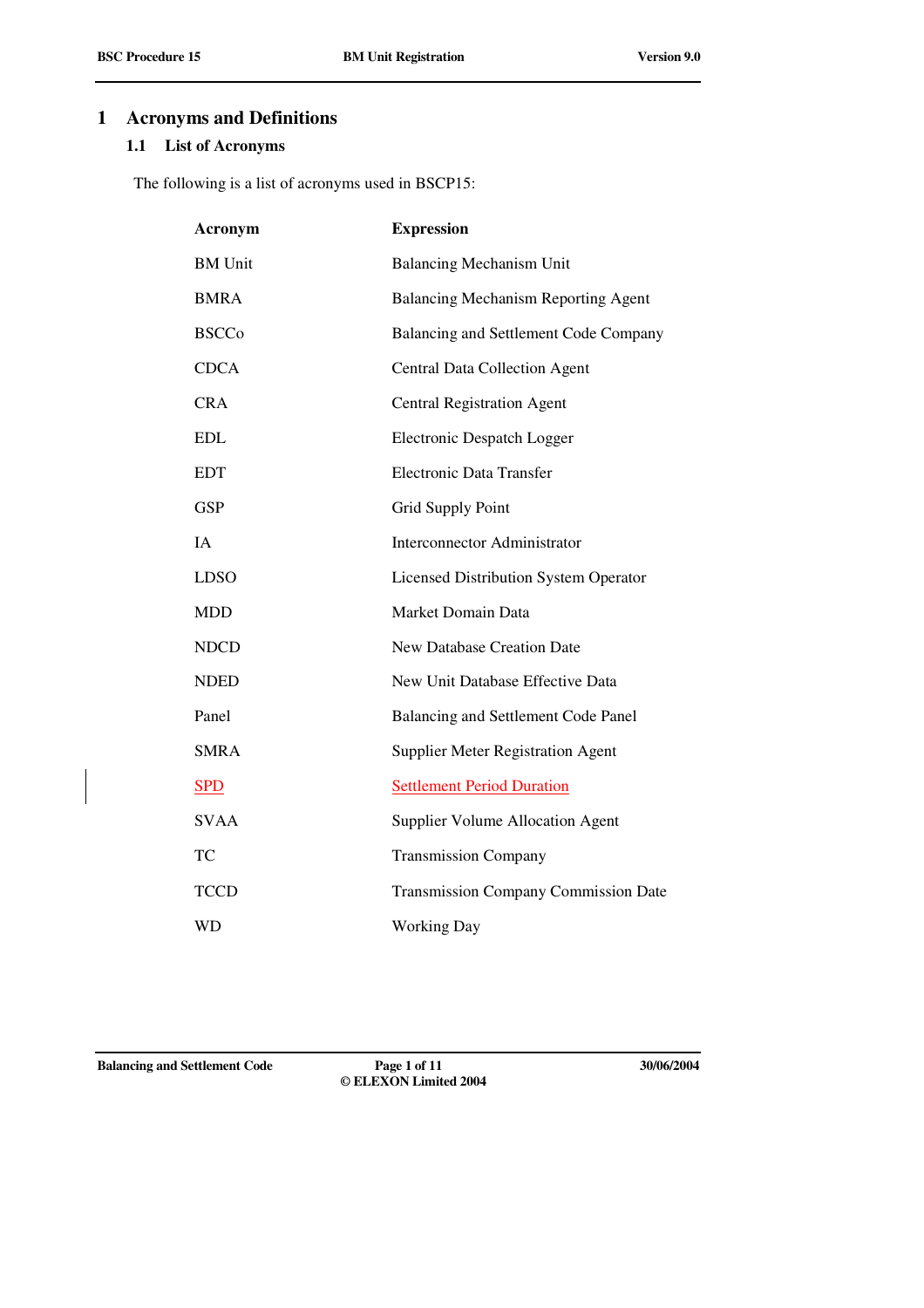#### **3.7 Registration of Seasonal Estimates of Maximum and Minimum BM Unit Metered Volume**

| <b>REF</b> | <b>WHEN</b>                            | <b>ACTION</b>                                                                                                                                                                                                                                                                                                             | <b>FROM</b> | <b>TO</b>                 | <b>INPUT INFORMATION REQUIRED</b>                                                                                                                        | <b>MEDIUM</b>            |
|------------|----------------------------------------|---------------------------------------------------------------------------------------------------------------------------------------------------------------------------------------------------------------------------------------------------------------------------------------------------------------------------|-------------|---------------------------|----------------------------------------------------------------------------------------------------------------------------------------------------------|--------------------------|
| 3.7.1      | 10WDs prior to<br>start of next Season | Submit seasonal estimates the maximum<br>and minimum BM Unit Metered Volume<br>$(QM_{ij})$ for all BM Units.                                                                                                                                                                                                              | Party       | <b>CRA</b>                | BSCP15/4.3, Registration of Seasonal Estimates of the<br>maximum and minimum BM Unit Metered Volume<br><b>OR</b><br>BM Unit Registration Data (CRA-I005) | Fax / Post<br>Electronic |
| 3.7.2      | Within 1WD of<br>receipt from 3.7.1    | Acknowledge receipt of Registration of<br>seasonal estimates of the maximum and<br>minimum BM Unit Metered Volume                                                                                                                                                                                                         | <b>CRA</b>  | Party                     | As submitted in 3.7.1                                                                                                                                    | Fax / Post / Email       |
| 3.7.3      | Within 1WD of<br>receipt from 3.7.1    | The CRA is to notify, for information<br>only, BSCCo and TC of the seasonal<br>estimates of the maximum and minimum<br><b>BM Unit Metered Volume</b><br>(The TC may request the Panel to review a<br>Party's submission of the maximum and<br>minimum BM Unit Metered Volume in<br>accordance with Section K of the Code) | <b>CRA</b>  | <b>BSCCo</b><br><b>TC</b> | Registration Report (CRA-I014) with Seasonal Estimates<br>of the GC/DC for the BM Unit.                                                                  | Email / Fax              |
| 3.7.4      | Before start of new<br>Season          | CRA to update their systems with the<br>estimated maximum and minimum BM<br>Unit Metered Volume.                                                                                                                                                                                                                          | <b>CRA</b>  |                           | As submitted 3.7.1                                                                                                                                       | Internal                 |

**Balancing and Settlement Code Page 2 of 11 30/06/2004**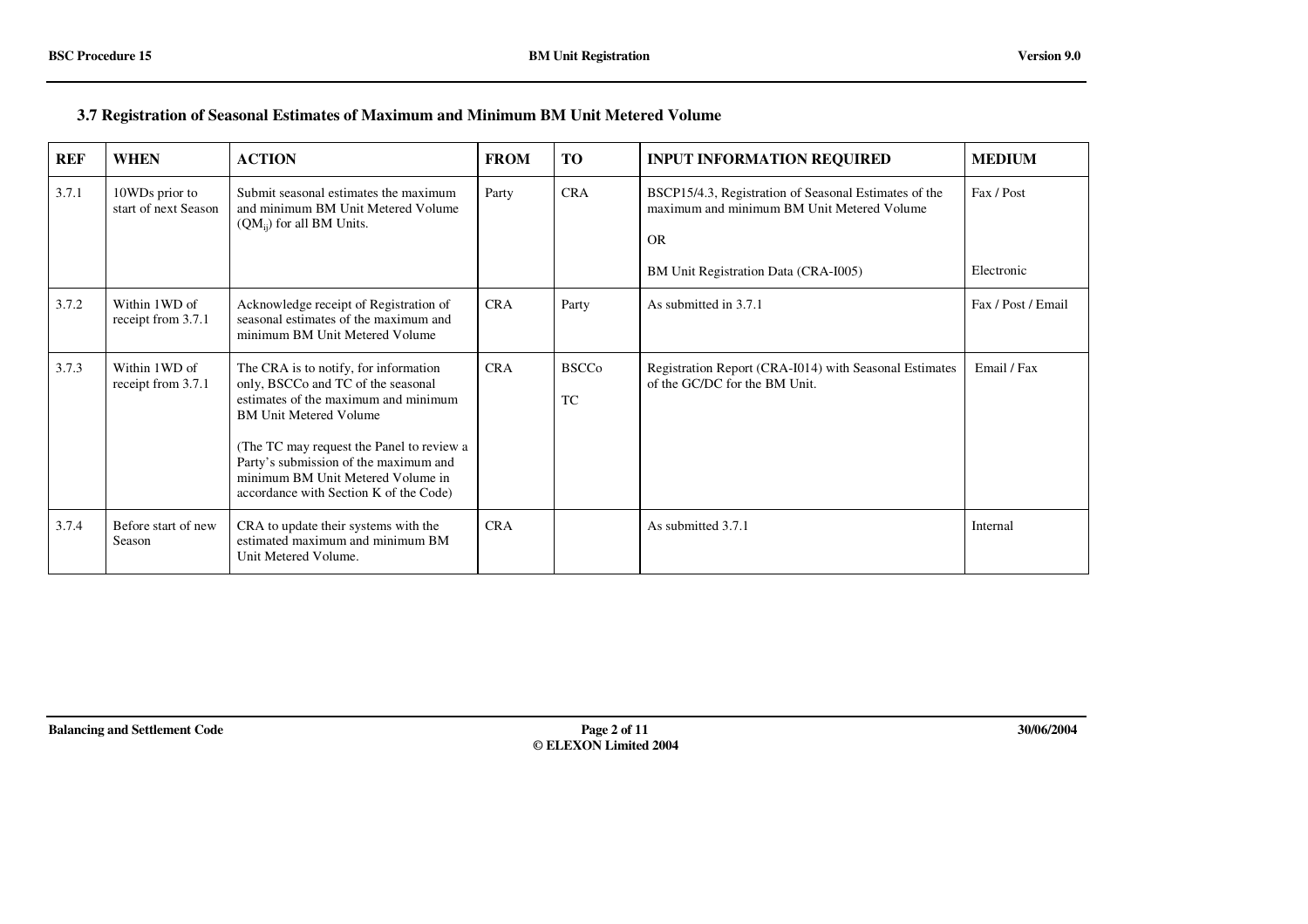| <b>REF</b> | <b>WHEN</b>            | <b>ACTION</b>                                                                               | <b>FROM</b> | <b>TO</b>              | <b>INPUT INFORMATION REQUIRED</b>                                                                                               | <b>MEDIUM</b> |
|------------|------------------------|---------------------------------------------------------------------------------------------|-------------|------------------------|---------------------------------------------------------------------------------------------------------------------------------|---------------|
| 3.7.5      | Within 1WD of<br>3.7.4 | Update systems and provide Party,<br>BSCCo, TC and BSC Agents with<br>registration reports. | <b>CRA</b>  | Party                  | Registration reports of data entered onto the system<br>including Effective From Date – Registration Report<br>$(CRA - I014)$ , | Electronic    |
|            |                        |                                                                                             |             | TC and<br><b>BSCCo</b> | Operations Registration Report (CRA – I020),                                                                                    |               |
|            |                        |                                                                                             |             | <b>BSC</b> Agents      | BM Unit, Interconnector and GSP Group Data (CRA –<br>$I(015)$ .                                                                 |               |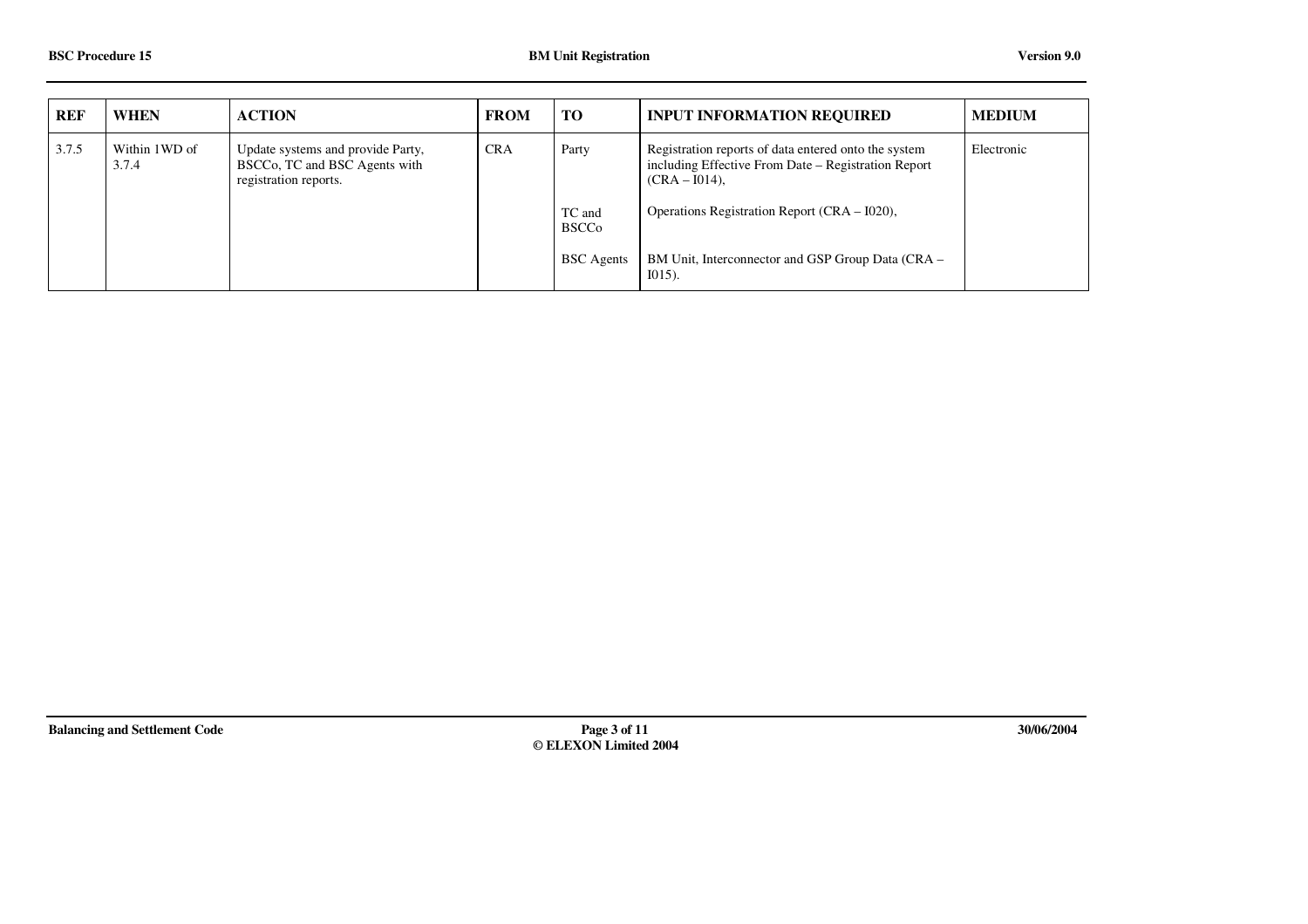### **3.8 Increase in Magnitude of Seasonal Estimate of Generation Capacity and Demand Capacity\***

This process supports the Code obligation on Parties to revise GC/DC when the capacity of <sup>a</sup> BM Unit increases by an amount specified in Section K3.4.

Parties should note that where <sup>a</sup> revised GC/DC submission causes <sup>a</sup> Trading Unit to change its P/C Status, any MVRNA Authorisation will be terminated in accordance with Section P of the Code. Parties may therefore need to re-establish such MVRNA Authorisations in accordance with BSCP71.

Where <sup>a</sup> change in <sup>a</sup> BM Unit's Generation Capacity or Demand Capacity results in the FPN Flag being changed to "Yes" the Party is required to complete BSCP15, specifically section 3.2 Transmission Company Registration Requirements.

| <b>REF</b> | <b>WHEN</b>                                                                                                                                                                                                                          | <b>ACTION</b>                                                                                                                | <b>FROM</b> | TO         | <b>INPUT INFORMATION REQUIRED</b>                                                                                                                   | <b>MEDIUM</b>                    |
|------------|--------------------------------------------------------------------------------------------------------------------------------------------------------------------------------------------------------------------------------------|------------------------------------------------------------------------------------------------------------------------------|-------------|------------|-----------------------------------------------------------------------------------------------------------------------------------------------------|----------------------------------|
| 3.8.1      | 10WD prior to<br><b>Effective Date if</b><br>P/C Status of<br><b>Trading Unit</b><br>changes<br>If P/C Status of the<br>Trading Unit does<br>not change, this<br>timing may be<br>reduced with the<br>agreement of CRA<br>and BSCCo. | Submit revised seasonal estimates of the<br>maximum and minimum BM Unit Metered<br>Volume $(QM_{ij})$ for relevant BM Units. | Party       | <b>CRA</b> | BSCP15/4.4, Changes of seasonal estimates of the<br>maximum and minimum BM Unit Metered Volume<br><b>OR</b><br>BM Unit Registration Data (CRA-I005) | Email / Fax / Post<br>Electronic |
| 3.8.2      | Within 1WD of<br>receipt from 3.8.1                                                                                                                                                                                                  | Acknowledge receipt of changes of<br>seasonal estimates of the maximum and<br>minimum BM Unit Metered Volume.                | <b>CRA</b>  | Party      | As submitted in 3.8.1                                                                                                                               | Email / Fax                      |

\* [Please note that CP1015 (due to be implemented in the February 05 Release) currently plans to amend the title of 3.8 to 'Mid-Season Changes of Maximum and Minimum BM Unit Metered Volume Estimates', in which case this change will not be required.]

**Balancing and Settlement Code Page 4 of 11 30/06/2004**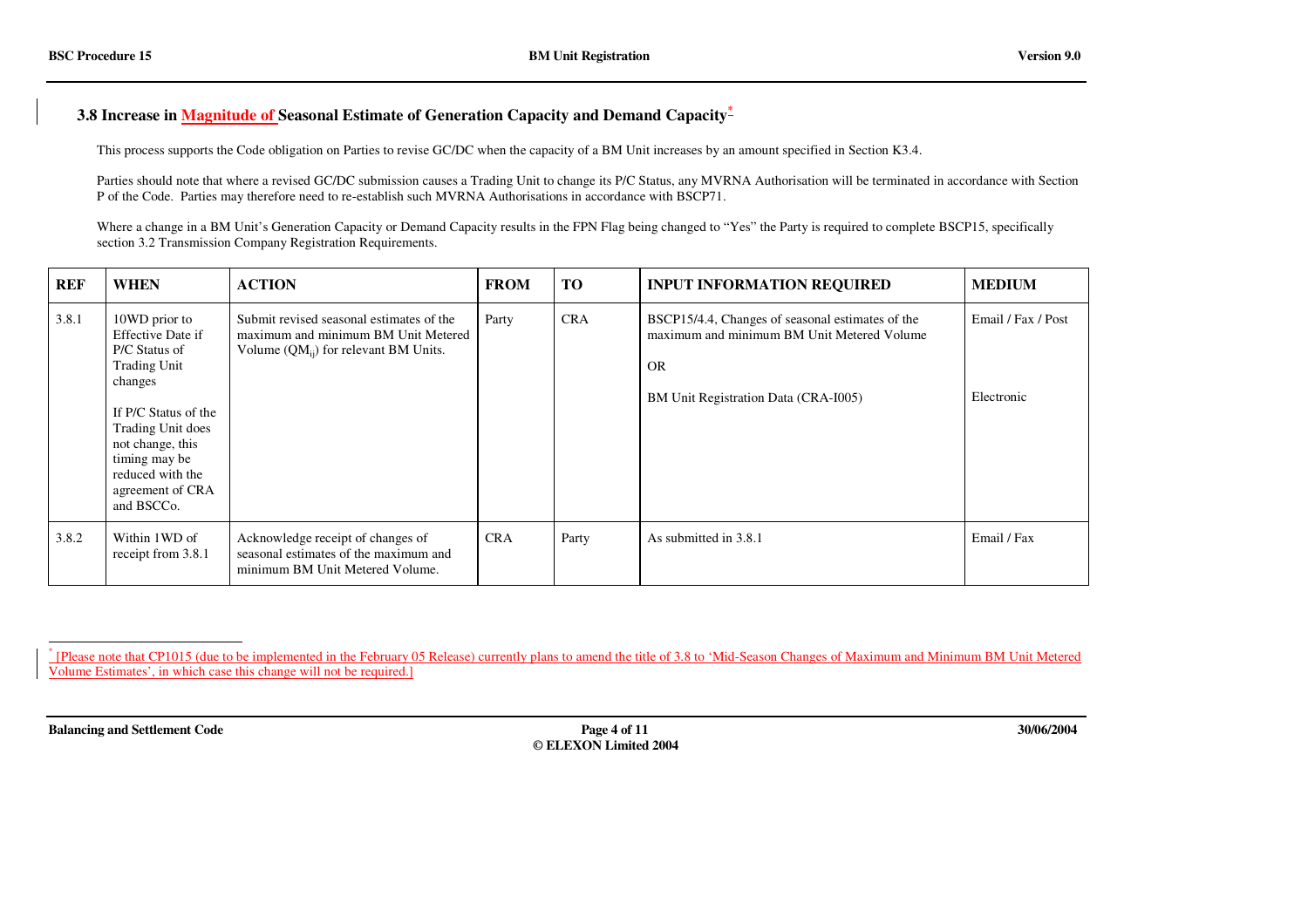| <b>REF</b> | <b>WHEN</b>                                | <b>ACTION</b>                                                                                                                                                                                                                                                                                                                          | <b>FROM</b> | <b>TO</b>                 | <b>INPUT INFORMATION REQUIRED</b>                                                       | <b>MEDIUM</b>           |
|------------|--------------------------------------------|----------------------------------------------------------------------------------------------------------------------------------------------------------------------------------------------------------------------------------------------------------------------------------------------------------------------------------------|-------------|---------------------------|-----------------------------------------------------------------------------------------|-------------------------|
| 3.8.3      | Within 1WD of<br>receipt from 3.8.1        | The CRA is to notify, for information<br>only, BSCCo and TC of the revised<br>seasonal estimates of the maximum and<br>minimum BM Unit Metered Volume.<br>(The TC may request the Panel to review a<br>Party's revised submission of the<br>maximum and minimum BM Unit Metered<br>Volume in accordance with Section K of<br>the Code) | <b>CRA</b>  | <b>BSCCo</b><br><b>TC</b> | As submitted in 3.8.1                                                                   | Email / Fax             |
| 3.8.4      | At the same time as<br>3.8.3               | CRA to update their systems with the<br>revised estimate, the maximum and<br>minimum BM Unit Metered Volume to<br>commence from the Effective From Date<br>requested by the Party and agreed by<br><b>BSCCo</b>                                                                                                                        | <b>CRA</b>  |                           | As submitted in 3.8.1                                                                   | <b>Internal Process</b> |
| 3.8.5      | Within 1 WD of<br>3.8.4 being<br>completed | CRA to notify Party of revised estimates                                                                                                                                                                                                                                                                                               | <b>CRA</b>  | Party                     | Registration Report (CRA-I014) with seasonal estimates<br>of the GC/DC for the BM Unit. | Electronic              |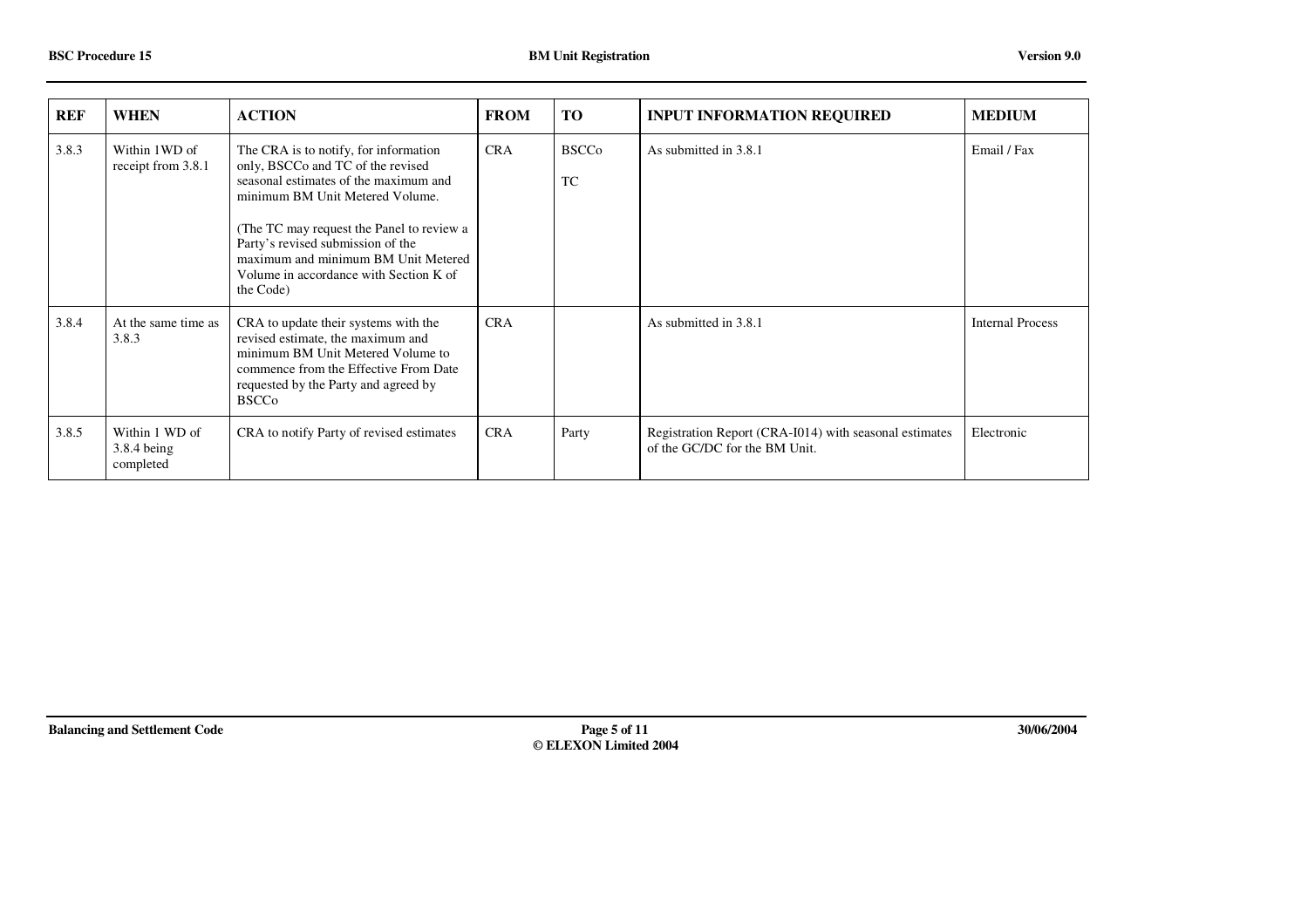#### **3.9 Decrease in Magnitude of Seasonal Estimates of Demand Capacity\*1**

This section describes the process by which Parties may revise DC when the capacity of <sup>a</sup> Supplier BM Unit decreases, pursuan<sup>t</sup> to Section K3.4.2A. Parties have the right to downwardly revise the magnitude of DC twice during <sup>a</sup> BSC Season when the capacity of <sup>a</sup> BM Unit has decreased.

Parties should note that where <sup>a</sup> revised DC submission causes <sup>a</sup> Trading Unit to change its P/C Status, any MVRNA Authorisation will be terminated in accordance with Section P of the Code. Parties may therefore need to re-establish such MVRNA Authorisations in accordance with BSCP71.

| <b>REF</b> | <b>WHEN</b>                                                                                                                                                                                                                        | <b>ACTION</b>                                                                                                                | <b>FROM</b> | TO         | <b>INPUT INFORMATION REQUIRED</b>                                                                                                                   | <b>MEDIUM</b>                    |
|------------|------------------------------------------------------------------------------------------------------------------------------------------------------------------------------------------------------------------------------------|------------------------------------------------------------------------------------------------------------------------------|-------------|------------|-----------------------------------------------------------------------------------------------------------------------------------------------------|----------------------------------|
| 3.9.1      | 10WD prior to<br><b>Effective From</b><br>Date if P/C Status<br>of Trading Unit<br>changes<br>If P/C Status of the<br>Trading Unit does<br>not change, this<br>timing may be<br>reduced with the<br>agreement of CRA<br>and BSCCo. | Submit revised seasonal estimates of the<br>maximum and minimum BM Unit Metered<br>Volume $(QM_{ij})$ for relevant BM Units. | Party       | <b>CRA</b> | BSCP15/4.4, Changes of Seasonal Estimates of the<br>maximum and minimum BM Unit Metered Volume<br><b>OR</b><br>BM Unit Registration Data (CRA-I005) | Email / Fax / Post<br>Electronic |
| 3.9.2      | Within 1WD of<br>receipt from 3.9.1                                                                                                                                                                                                | Acknowledge receipt of changes of<br>seasonal estimates of the maximum and<br>minimum BM Unit Metered Volume <sup>2</sup> .  | <b>CRA</b>  | Party      | As submitted in 3.9.1                                                                                                                               | Email / Fax                      |

\* [Please note that CP1015 (due to be implemented in the February 05 Release) currently plans to amend the words 'Demand Capacity' to 'BM Unit Metered Volume' within the title of 3.9.]

 $1$  Parties are not permitted to downwardly revise the magnitude of GC

 $2^2$  Receipt of acknowledgement should not be taken as indicating that the DC reduction has been implemented.

**Balancing and Settlement Code Page 6 of 11 30/06/2004 © ELEXON Limited 2004**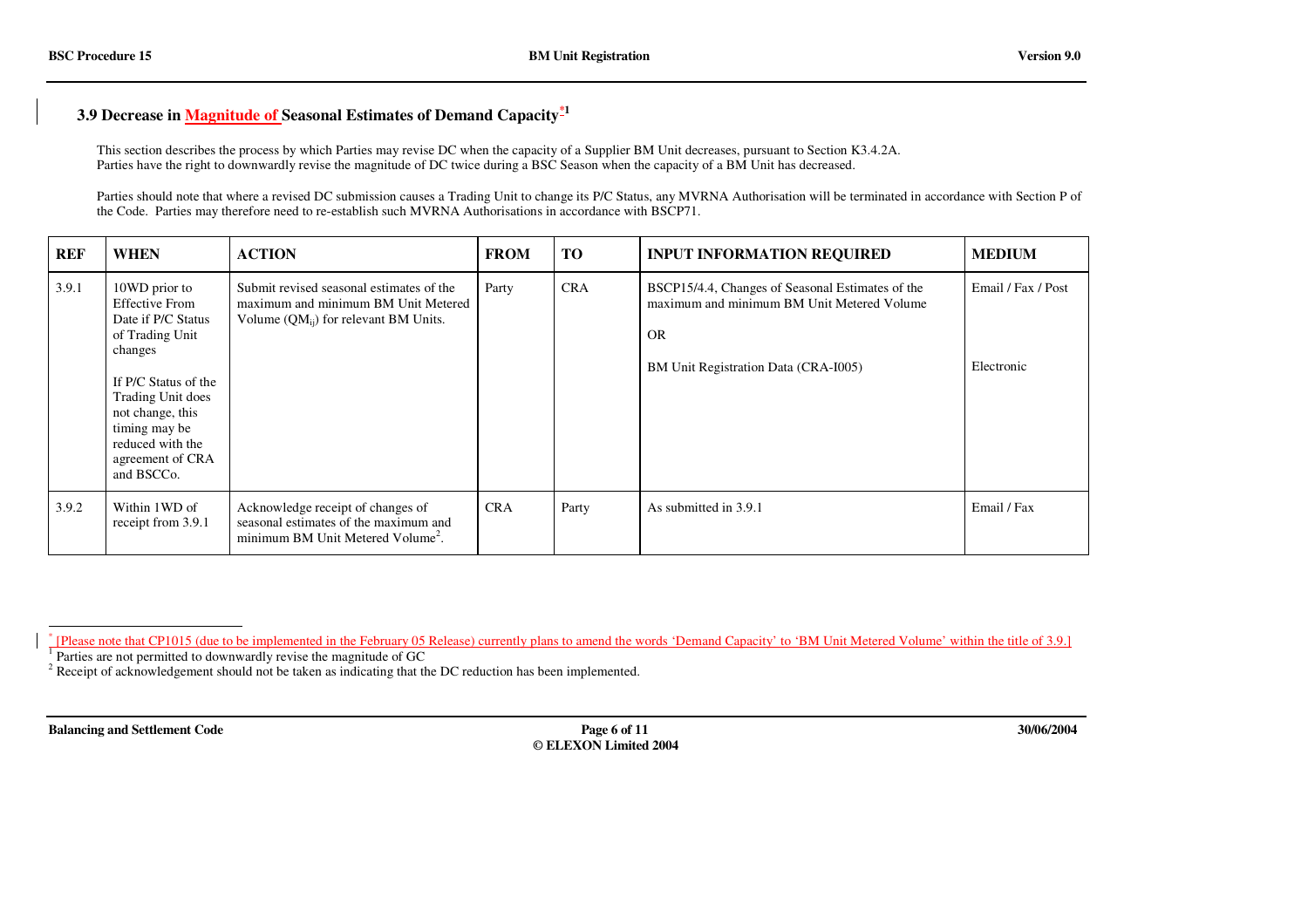| <b>REF</b> | <b>WHEN</b>                                | <b>ACTION</b>                                                                                                                                                                                                                                                                                                                                                          | <b>FROM</b>  | <b>TO</b>                                   | <b>INPUT INFORMATION REQUIRED</b>                                                    | <b>MEDIUM</b>           |
|------------|--------------------------------------------|------------------------------------------------------------------------------------------------------------------------------------------------------------------------------------------------------------------------------------------------------------------------------------------------------------------------------------------------------------------------|--------------|---------------------------------------------|--------------------------------------------------------------------------------------|-------------------------|
| 3.9.3      | At the same time as<br>3.9.2               | The CRA is to notify TC (for information<br>only) and BSCCo of the revised seasonal<br>estimates of the maximum and minimum<br><b>BM Unit Metered Volume.</b><br>(The TC may request the Panel to review a<br>Party's revised submission of the<br>maximum and minimum BM Unit Metered<br>Volume in accordance with Section K of<br>the Code).                         | <b>CRA</b>   | <b>BSCCo</b><br>$\protect\operatorname{TC}$ | As submitted in 3.9.1                                                                | Email / Fax             |
| 3.9.4      | Within 5 WD of<br>receipt from 3.9.3       | BSCC <sub>o</sub> to check that the number of times<br>the Party has already decreased the<br>magnitude of DC for that BSC Season is<br>less than twice. If Party has reduced<br>magnitude of DC less than twice for that<br>BSC Season then steps 3.9.5 to 3.9.7<br>should apply. If DC has already been<br>reduced twice, then steps 3.9.8 to 3.9.9<br>should apply. | <b>BSCCo</b> |                                             |                                                                                      | <b>Internal Process</b> |
| 3.9.5      | Within 1 WD of<br>3.9.4 being<br>completed | BSCCo to update internal records,<br>authorise the CRA to process the changes,<br>and notify TC.                                                                                                                                                                                                                                                                       | <b>BSCCo</b> | <b>CRA</b><br><b>TC</b>                     |                                                                                      | Email / Fax             |
| 3.9.6      | Within 1 WD of<br>3.9.5 being<br>completed | CRA to update its systems with the revised<br>DC estimate, to commence from the<br>Effective From Date requested by the<br>Party and agreed by BSCCo                                                                                                                                                                                                                   | <b>CRA</b>   |                                             | As submitted in 3.9.1                                                                | <b>Internal Process</b> |
| 3.9.7      | Within 1 WD of<br>3.9.6 being<br>completed | CRA to notify Party of DC reduction                                                                                                                                                                                                                                                                                                                                    | <b>CRA</b>   | Party                                       | Registration Report (CRA-I014) with seasonal estimates<br>of the DC for the BM Unit. | Electronic              |

**Balancing and Settlement Code Page 7 of 11 30/06/2004**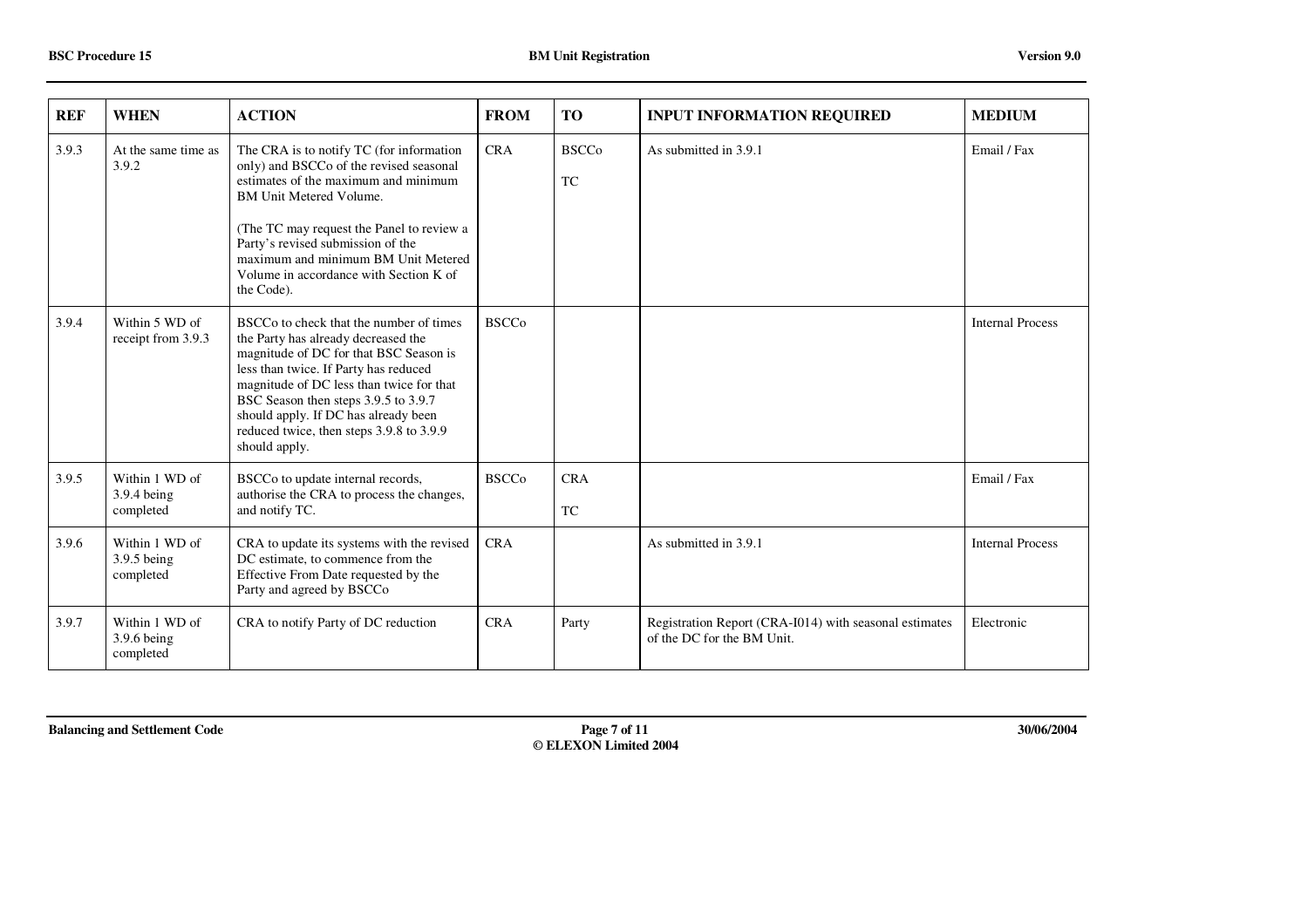| <b>REF</b> | <b>WHEN</b>                                            | <b>ACTION</b>                                                                             | <b>FROM</b>  | <b>TO</b>  | <b>INPUT INFORMATION REQUIRED</b> | <b>MEDIUM</b> |
|------------|--------------------------------------------------------|-------------------------------------------------------------------------------------------|--------------|------------|-----------------------------------|---------------|
| 3.9.8      | Within 1WD of<br>$3.9.4 \,\mathrm{being}$<br>completed | BSCCo to update internal records and<br>notify CRA not to process the changes and<br>why. | <b>BSCCo</b> | <b>CRA</b> |                                   | Email / Fax   |
| 3.9.9      | At same time as<br>3.9.8                               | BSCCo to notify Party that DC reduction<br>has not been allowed, and the reason why.      | <b>BSCCo</b> | Party      |                                   | Email / Fax   |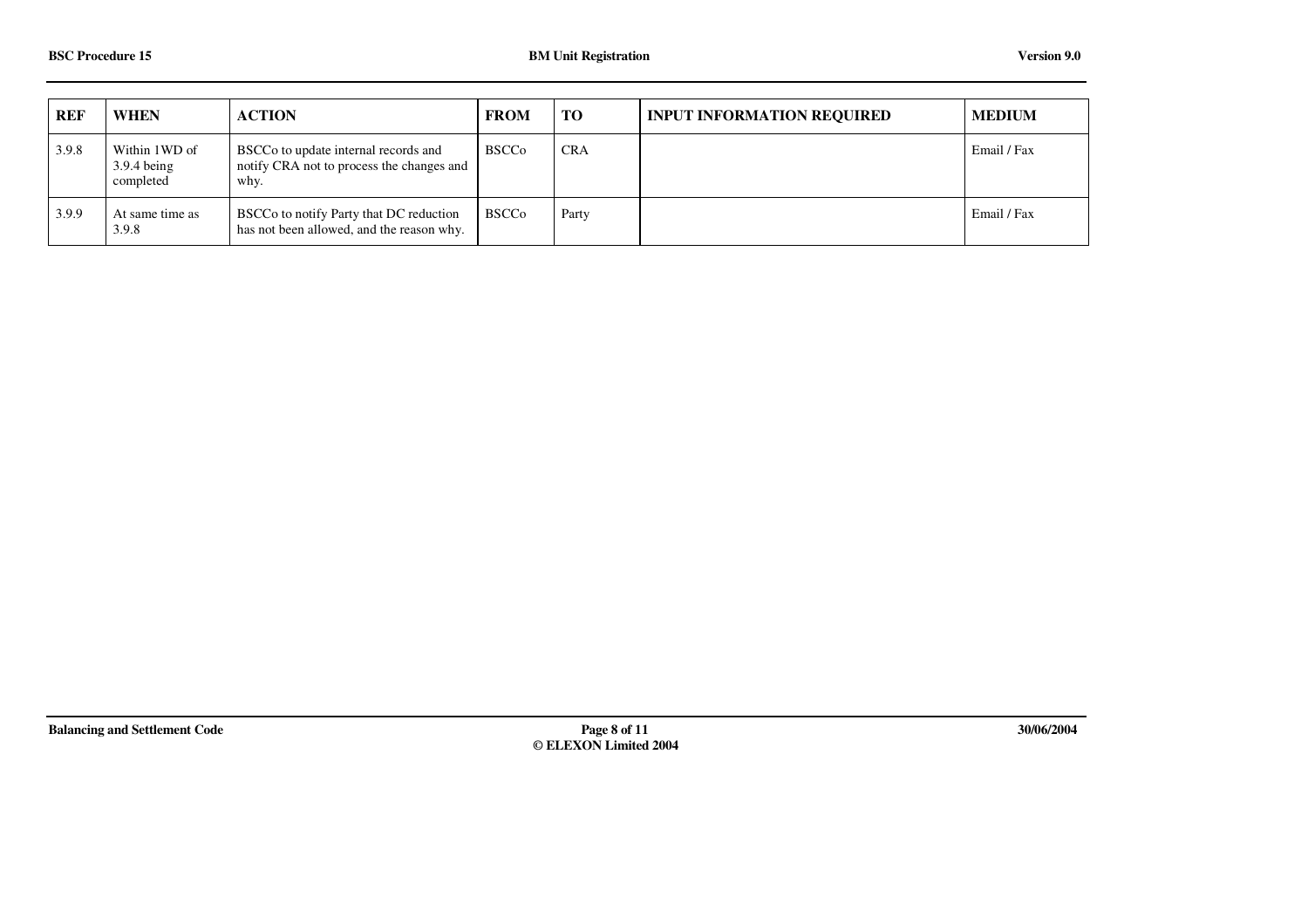#### **BSCP15/4.3 Registration of Seasonal Estimates of the maximum and minimum BM Unit Metered Volume**

| Page 1 of 1 |  |
|-------------|--|
|-------------|--|

| <b>To: CRA</b>                   | Date Sent:<br>the control of the control of |
|----------------------------------|---------------------------------------------|
| <b>From: Participant Details</b> |                                             |
|                                  |                                             |
|                                  |                                             |
|                                  | Contact Tel. No.                            |
| Name of Authorised Signatory:    |                                             |
| Authorised Signature:            | Password:                                   |

BSC Season Tick

|        | One. |                                                                                      |
|--------|------|--------------------------------------------------------------------------------------|
| Spring |      | $\begin{bmatrix} 1 \\ 1 \end{bmatrix}$ 1 <sup>st</sup> March to 31 <sup>st</sup> May |
| Summer |      | $\lceil$ 1 $\lceil$ 1 <sup>st</sup> June to 31 <sup>st</sup> August                  |
| Autumn |      | $[ ]$ 1 <sup>st</sup> September to 30 <sup>th</sup> November                         |

Winter [ ] <sup>st</sup> December to 28<sup>th</sup> / 29<sup>th</sup> February

| <b>BM</b> Unit Id                                                                               | <b>Maximum</b><br>$(+ve)$ , QM <sub>ij</sub>                        | <b>Minimum</b><br>$(-ve)$ , QM <sub>ij</sub> | <b>Generation</b><br>Capacity | <b>Demand</b><br>Capacity | <b>Deleted: Positive</b>                                                                                       |
|-------------------------------------------------------------------------------------------------|---------------------------------------------------------------------|----------------------------------------------|-------------------------------|---------------------------|----------------------------------------------------------------------------------------------------------------|
|                                                                                                 | MWh (for use<br>in calculating                                      | MWh (for use<br>in calculating               | $MW (+ve)$<br>(optional)      | $M(-ve)$<br>(optional)    | <b>Deleted:</b> Maximum Negative                                                                               |
|                                                                                                 | GC                                                                  | DC)                                          |                               |                           | <b>Formatted</b>                                                                                               |
|                                                                                                 |                                                                     |                                              |                               |                           | Formatted: Font: 10 pt                                                                                         |
|                                                                                                 |                                                                     |                                              |                               |                           |                                                                                                                |
|                                                                                                 |                                                                     |                                              |                               |                           |                                                                                                                |
|                                                                                                 |                                                                     |                                              |                               |                           |                                                                                                                |
|                                                                                                 |                                                                     |                                              |                               |                           |                                                                                                                |
|                                                                                                 |                                                                     |                                              |                               |                           |                                                                                                                |
|                                                                                                 |                                                                     |                                              |                               |                           |                                                                                                                |
|                                                                                                 |                                                                     |                                              |                               |                           |                                                                                                                |
|                                                                                                 |                                                                     |                                              |                               |                           |                                                                                                                |
|                                                                                                 |                                                                     |                                              |                               |                           |                                                                                                                |
|                                                                                                 |                                                                     |                                              |                               |                           |                                                                                                                |
|                                                                                                 |                                                                     |                                              |                               |                           |                                                                                                                |
|                                                                                                 |                                                                     |                                              |                               |                           |                                                                                                                |
|                                                                                                 |                                                                     |                                              |                               |                           |                                                                                                                |
|                                                                                                 |                                                                     |                                              |                               |                           |                                                                                                                |
|                                                                                                 |                                                                     |                                              |                               |                           | <b>Deleted:</b> For the avoidance of                                                                           |
|                                                                                                 |                                                                     |                                              |                               |                           | doubt, the values of GC/DC will<br>be twice the maximum magnitude                                              |
| Note: For the avoidance of doubt, the values of GC/DC will be the maximum/minimum value of QMij | divided by SPD respectively (as described in Section K of the BSC). |                                              |                               |                           | of the positive/negative values of<br>QM <sub>ii</sub> respectively, as described in<br>Section K of the Code. |
|                                                                                                 |                                                                     |                                              |                               |                           | Formatted: Font: (Default)<br><b>Times New Roman</b>                                                           |

Deleted: **[** 

**Balancing and Settlement Code Page 9 of 11 30/06/2004**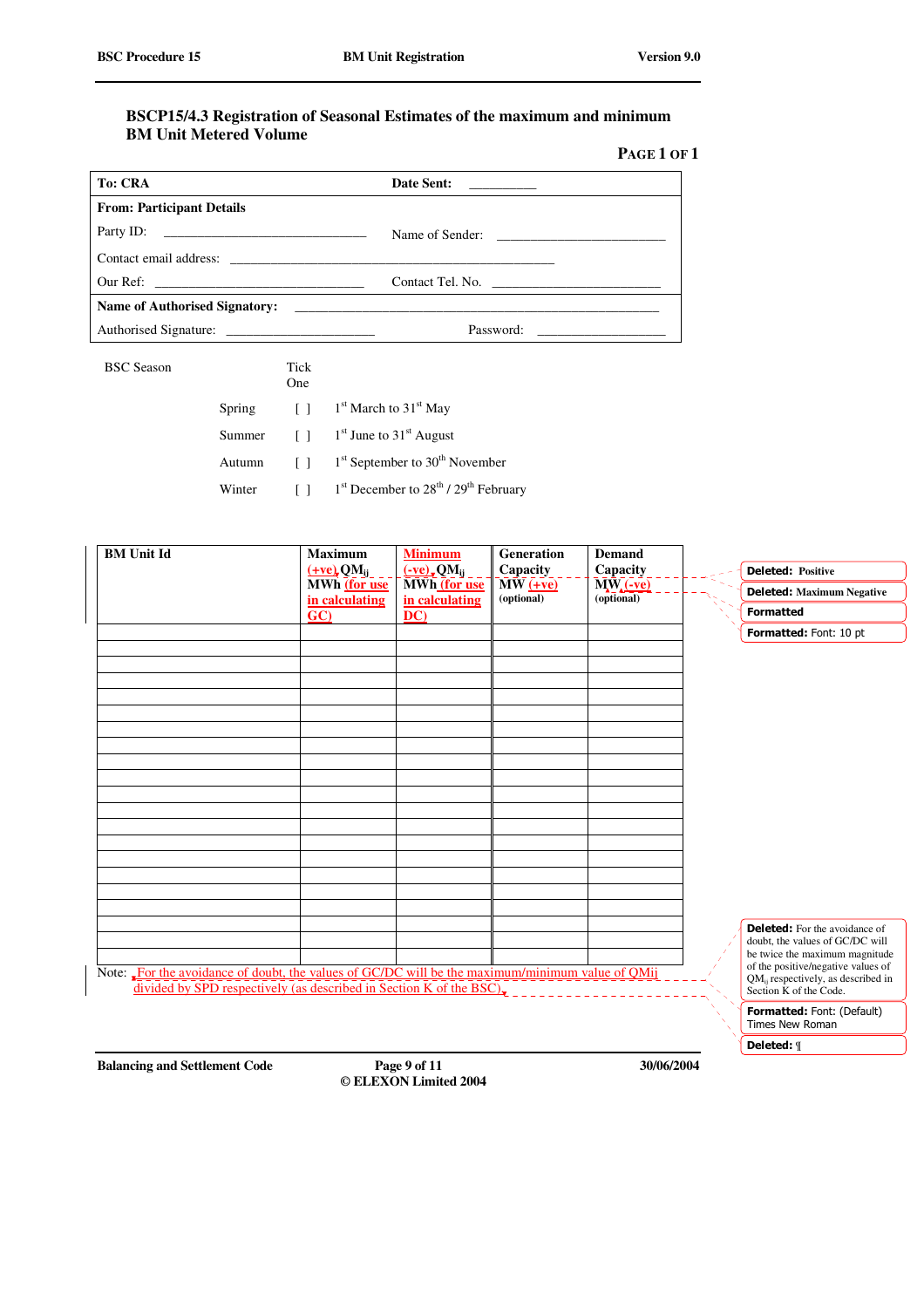#### **3.10BSCP15/4.4 Changes of Seasonal Estimates of the Maximum and Minimum BM Unit Metered Volume**

**PAGE 1 OF 2**

| <b>To: CRA</b>                   |             | Date Sent:      |
|----------------------------------|-------------|-----------------|
| <b>From: Participant Details</b> |             |                 |
|                                  |             | Name of Sender: |
|                                  |             |                 |
|                                  |             |                 |
|                                  |             |                 |
|                                  |             | Password:       |
| <b>BSC</b> Season                | Tick<br>One |                 |

Spring  $[ ]$  1<sup>st</sup> March to 31<sup>st</sup> May Summer $\left[ \begin{array}{cc} \end{array} \right]$  1<sup>st</sup> June to 31<sup>st</sup> August Autumn[ ]  $1^{st}$  September to 30<sup>th</sup> November Winter $[ ]$  1<sup>st</sup> December to 28<sup>th</sup> / 29<sup>th</sup> February

Effective From Date: